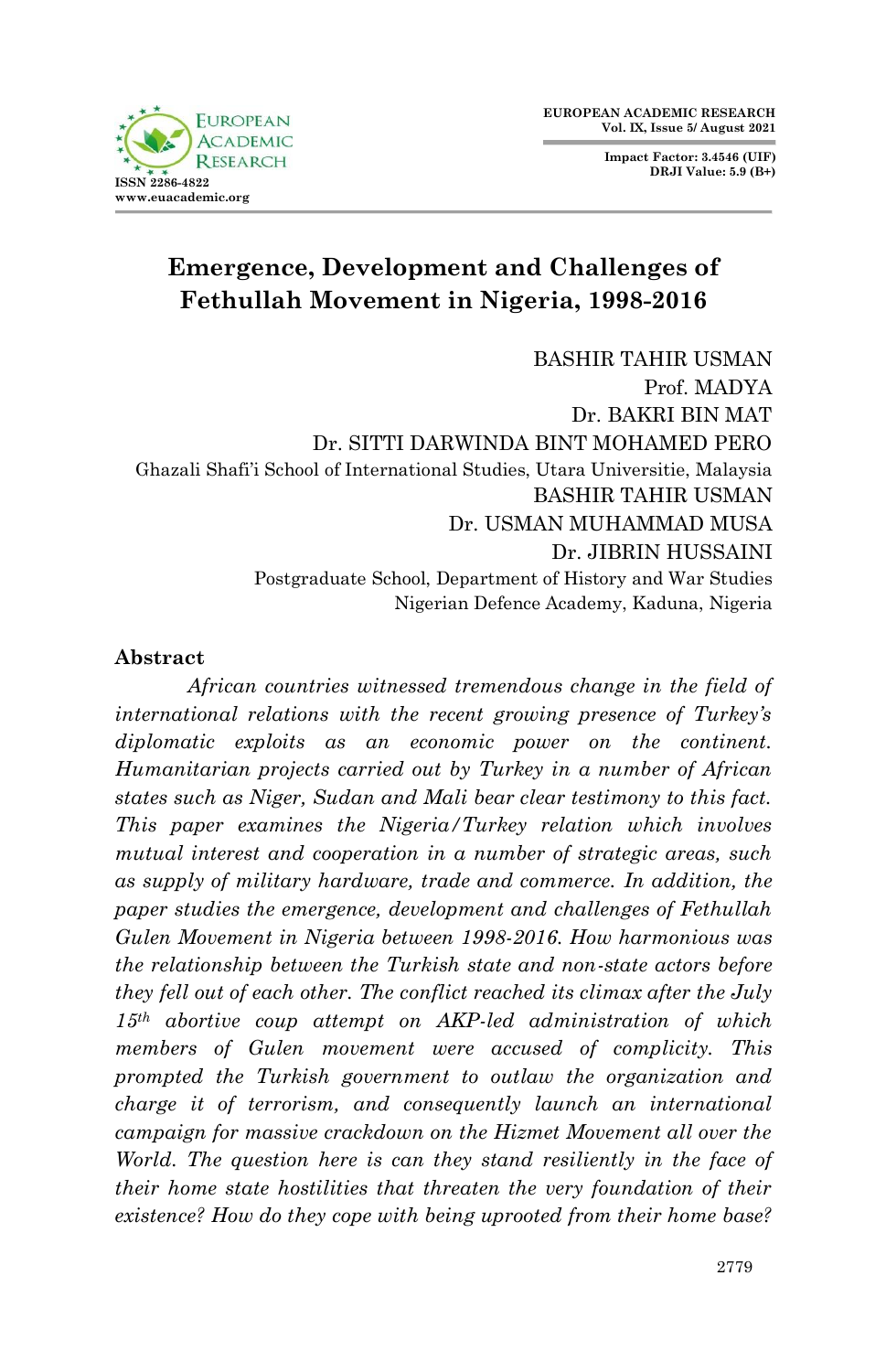*How their widespread network of schools' institutions, peace dialogue, philanthropic projects, business concerns and many more survive the aggressive pursuit by their home-state here in Africa specifically Nigeria? The Turkish foreign policy in this context failed to win the concurrence of Nigerian state to shut down Gulen's institutions in Nigeria but succeeded only in having the phrase "Turkish" removed from their schools in the country. The study will take a critical look at the strength of Nigeria-Turkey relations. Published works will critically be examined using qualitative method of research.* 

**Keywords**: Fethullah Movement, International Relations, Diplomacy, Nigeria, Turkey.

#### **INTRODUCTION**

In the contemporary international system, some private individuals distinguished themselves as philanthropists who provide different kinds of life-relief materials free of charge in their communities, regions, nations and international communities by extension. These private individuals in many situations established personal foundations under which their activities are carried out. A distinguished personality in this effort is Fethullah Gulen from Turkey, South-East Europe. With the ideology that impacting knowledge to young people requires cumbersome fiscal inputs, Gulen focused on this course and also empowering like-minded Turkish nationals with wealth generated from the integration of the free market. The Movement (Gulen Movement or Hizmet Movement or Fethullah Gulen Movement) is a nonformal and distributed association viewing Fethullah Gulen as a role model. It encompasses büyükabiler (The Great Elders) saddled with the responsibility of coordinating the movement's activities and finances [1].

The movement is made up of communities embracing the changing world order without leaving behind their originality in terms of faith and culture. Despite millions of followers' wo see the leader as a source of inspiration, he is also feared and viewed as a threat to his home country, Turkey [2]. That misconception has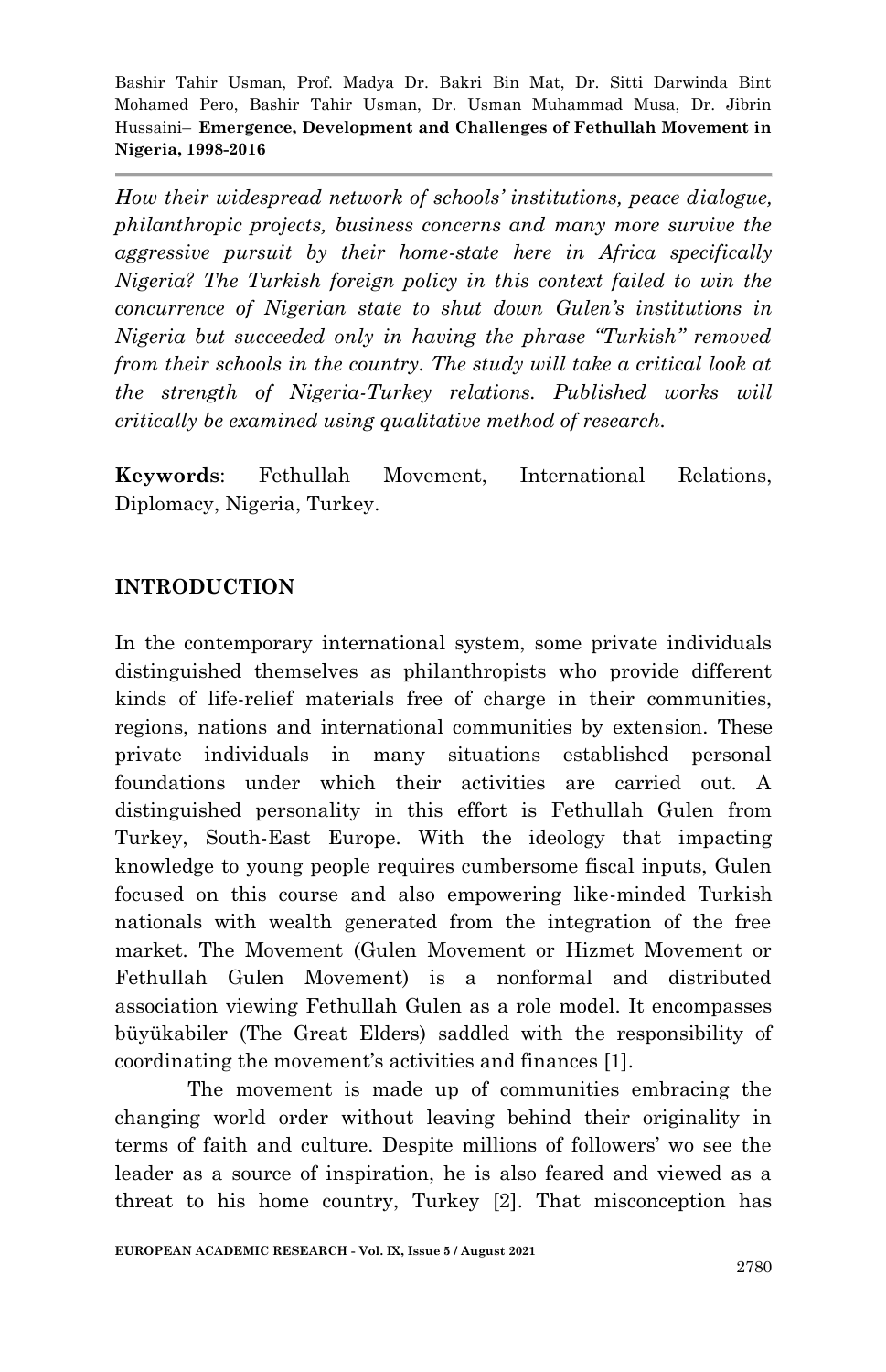therefore not slowed down his contributions to global peace and development through his social and educational activities as a Muslim intellectual leader with the goal of developing a new sense of religiosity [3].

The multiplicity of religious and cultural composition of the Nigerian society provides a conducive atmosphere for the proper implementation of the Gulen's worldview. The Nigerian Turkish International College, founded by Fethullah Gulen, was designed to make a significant contribution to the Nigerian educational system. Inspired by Gulen's thought, those schools made and are still making enormous contribution to the development of peace, tolerance, dialogue, and foreign policy in a meaningful way.

Formal establishments with religious and spiritual background dedicated to non-profit making endeavours that translate to public good are known as Faith-Based Organizations (FBO). This usually consists of charitable projects, peace initiatives, educational institutions based on a non-profit philosophy, autonomous, charitable foundation to encourage and comprehend mutually expressed thoughts about the common good of all [4]. Fethullah Gulen is considered an Islamic intellectual and of jihadist Sufi Ottoman tradition with a contentious history and numerous supporters and devotees in both the Islamic and Western worlds. He is regarded as the spiritual leader of an Islamic socio-political organization that extends all over the globe, with schools and institutions spread in more than 120 countries, including the United States (U.S) [5].

The Gulen's worldview of interfaith dialogue between Muslims and Christians is in concurrence with which is gradually gaining currency nowadays among the progressive Muslims [6]. The indispensability of the movement's treasured values to decisionmakers and policy-makers caught up in an intellectual battle against the cleavages and threat of terrorism and bigotry. A detailed examination of the four primary constituents of civility  $-$  "tolerance,  $cooperation, reciprocity, and trust" – reveals the critical importance of$ the Gülen movement's wisdoms and viewpoint in guaranteeing and attaining ideal civil societies [7]. In countries that are profoundly diverged along ethnic and religious lines, Gülen movement schools have succeeded in promoting honesty, harmony, and tête-à-tête [8].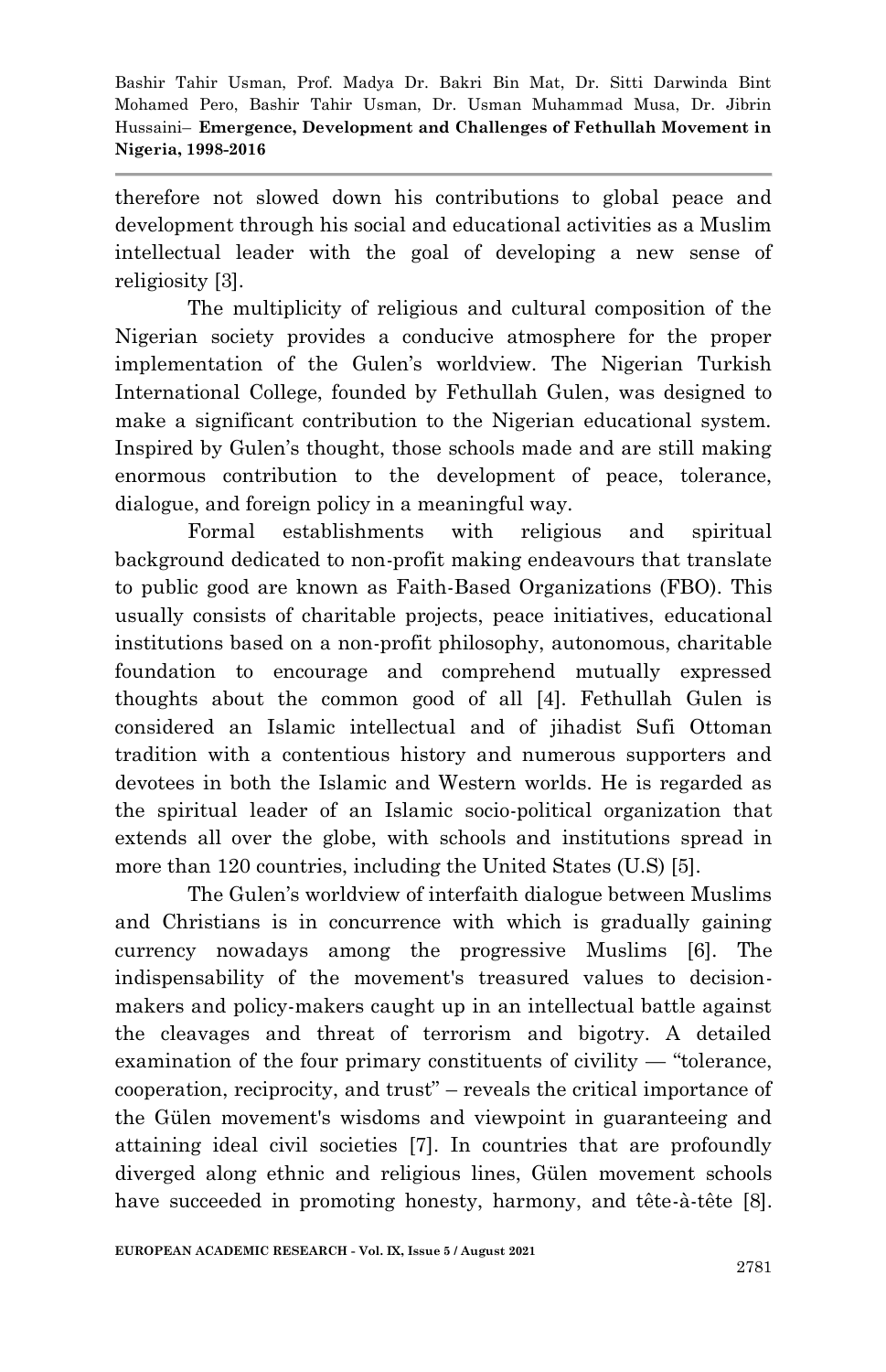Mr. Gülen's enormous live and taped public lectures which was distributed across Turkey drew people to his messages. His audience was largely low- to middle-income businessmen, few wealthy ones as well as students of tertiary institutions. Apart from the lectures, he also supported people with monetary contributions as well as manpower resources and this was also a selling point to attract people to his ideals. He was the backbone behind the establishments of the "houses of light" where Islamic education was studied based on Nursi's writings and his own teachings, in a variation of the Nur movement dershanes [9]. Thousands more educators would later compose the faculty of schools founded on Mr. Gülen's educational philosophy, and these "houses of light" became a source for them. This was the point in Mr. Gülen's career when a group of around a hundred people began to emerge as a service group, that is, a group that joined together around his notion of community service [10].

As a result, a historical assessment of the new everchanging and anticipated trajectory of the Gulen movement (GM) in the aftermath of the attempted coup on 15 July 2016 in Turkey and the Turkish state's subsequent crackdown. The topic of GM survival is nothing short of an experiential crisis for the movement, with members stranded in exile outside the country.

As stated by Turkish affairs scholar Hakan Yavuz, the movement consists of transnational non-governmental groups, which are capable of various international diplomacies without the involvement of their own governments by their very nature [11]. According to their objectives, these organizations can bring about peace through cultural, social, and political initiatives. In modern times, international organizations are the most important pillars of the global order. Comprehending these groups increases one's understanding of the modus operandi of international systems. The Gulen movement likewise follows neoliberal logic in expanding and transforming its corporate networks, which include insurance businesses and banks, to name a few, into an Islamic-based economic empire [12]. To further its Islamic objective, the movement established mass media, including newspapers, magazines, radio, and television. Furthermore, the movement created educational institutions all over the world for the cause of da'wa, which means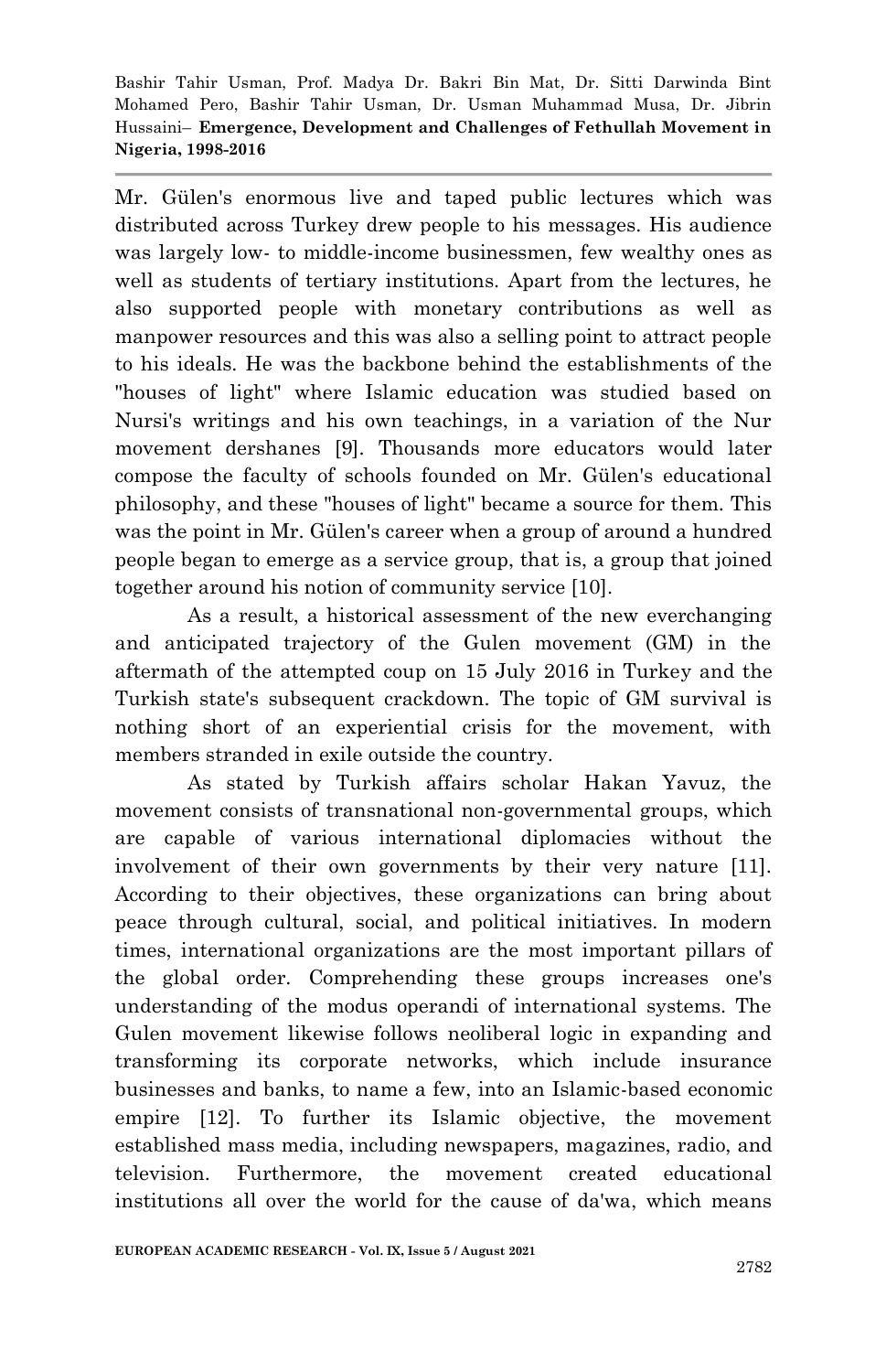"preaching of the gospel," and its objective to deliver the so-called golden generations of Muslims.

The Gulen's worldview would perfectly work for a cosmopolitan composition of a nation like Nigeria as it portrays complex ethno-religious mix-up, and the individuals have to live together in harmony. Thus, their interfaith dialogue initiative is of immense relevance in promoting peace and conflict resolution. The ethnic composition of the country consists of well above 250 ethnic groups spread across the federation of Nigeria. The country is blessed with massive oil reserve yet ironically with relatively high poverty rate [13].

Nigerian Turkish International College (NTICs) was established in September 1998 as a pioneer experiment at least from Turkey in Cairo Street, Wuse2, Abuja with barely 76 students became the first of its kind in the country. It was registered under the management of SURAT Educational Institutions Limited [14].

The Nigeria/Turkey relationship has witnessed over the years a robust growth in both trade and diplomacy that translates on the increased cordiality of their relationship. In spite of this, very few studies were conducted in this area especially in relation to the activities of Fethullah Gulen movement. Having identified this gap, this paper intends to it by providing a study on the emergence, development and challenges of Fethullah Gulen Movement in relation to Nigeria/Turkey relations.

## **IMPACT OF FETHULLAH GULEN'S MOVEMENT ON INTERNATIONAL RELATIONS (DIPLOMACY)**

It is never in dispute that foreign policies are methods used by states to transact with one another. It all comes down to what governments choose to do or not do with other countries [15]. Trade deals, diplomatic agreements, military collaboration, sanctions etc. despite the fact that the essence of these policies is to satisfy the interests of the countries in question, they can occasionally be of terrible consequences, such as causing larger issues than the ones they were intended to solve, obstructing government agendas, and even causing governments to fail. "Policy disasters", "policy blunders", and now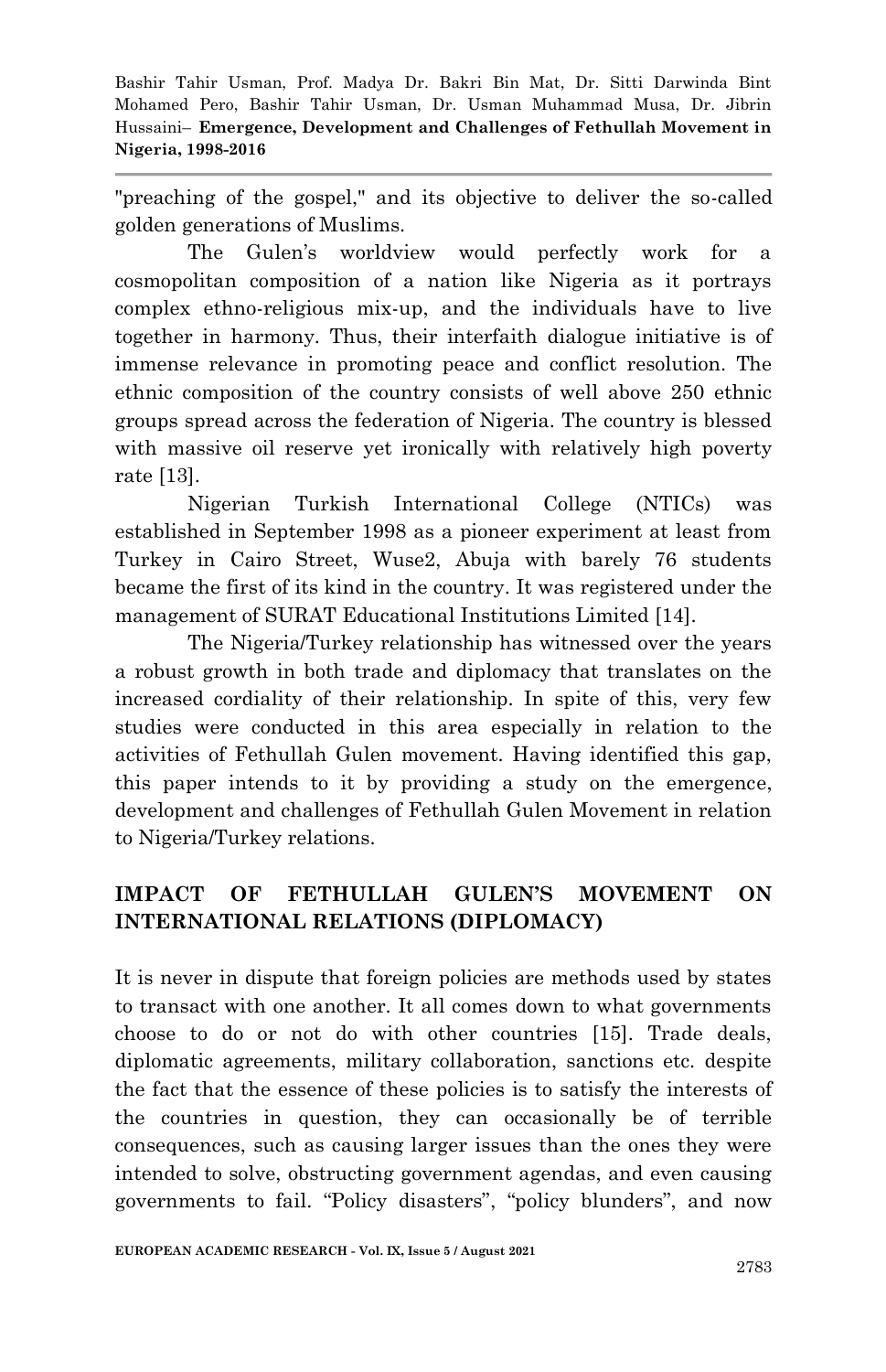"policy failure" have all been used to explain these negative consequences. Comprehending failure of policies is important for fully comprehending the consequences of foreign policy, especially because national governments place a high value on foreign policy success, which is often defined as achieving predetermined objectives [16].

The viability of the Turkish foreign policy toward African countries generally, and particularly Nigeria can measure only within the context of its benefit to citizens of both countries. As a result, on a broad level, the political and economic interests provide basis for Nigeria-Turkey relations, for the two, as much inextricable as they are, define the basis of any bilateral and multilateral relations in contemporary international system. Thus, the economic and political strengths represent the most inextricably powerful interests that determine the degree of influence of any nation state in the world system of today. Therefore, a country may decide to exercise its economic power over another country which must unavoidably translate to political power, for political power can never be separated from economic power [17]. Turkey and Nigeria have had solid diplomatic relations for many years. Both the countries have exhibited willingness to further strengthen bilateral ties in important areas. The two, for example, enjoy membership of quite a number of transnational bodies such Organization of Islamic Conference (OIC) and Developing Eight (D-8) in international organizations, which has resulted in strong cooperation. The two countries' commercial and economic relations are likewise quickly developing. Since 2004, the bilateral trade volume has more than tripled, reaching 1.144,9 million USD in 2015, added to this is the Turkey's oil and LNG imports. As of 2014, Nigeria is Turkey's top trade partner in Sub-Saharan Africa [18].

#### **HISTORY OF DIPLOMATIC RELATION BETWEEN NIGERIA AND TURKEY**

Over the years, commerce with African countries would have been unthinkable in Turkish society, today, however, the story is different as quite a number of business people from Turkey make huge investment in Nigerian economy, resulting in great returns on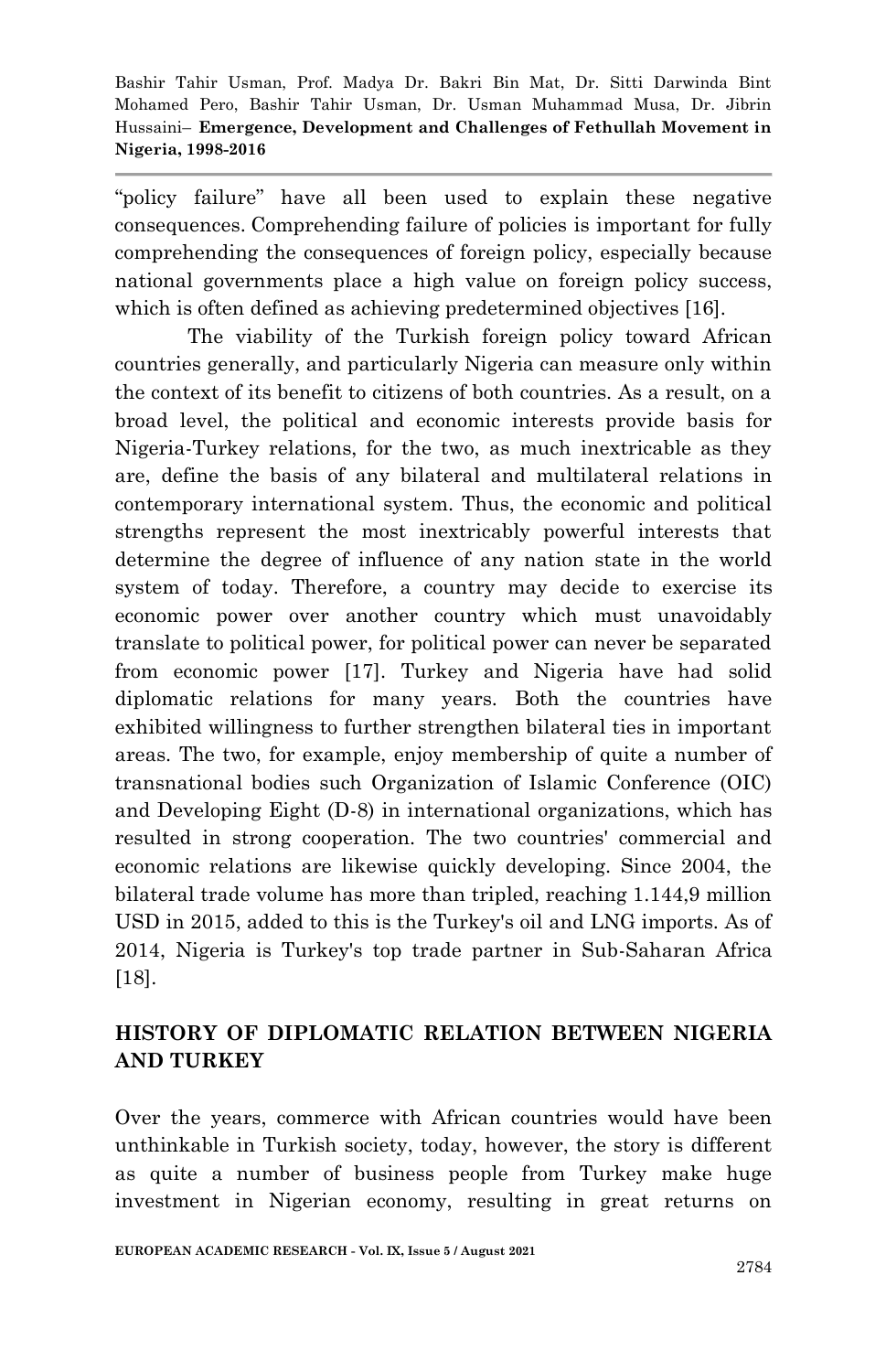investment for both the countries. Going by the report of the Ministry of Foreign Affairs (MFA) of the Republic of Turkey (2017), the history of Turkey-Nigeria diplomatic relations can be traced back to the period before the Nigeria's independence in 1960. Turkey established its first embassy in Lagos, Nigeria's then city, two years after the country's independence, in August 1962. The Turkish Embassy relocated to Abuja in 2001 after Nigeria's capital city was shifted to the more central state of Abuja in 1991. Turkey and Nigeria have maintained good diplomatic relations over the years, which has led to increased commerce and collaboration. The Nigerian government, for example, has lately made Turkey a strategic partner in the fight against Boko Haram by purchasing T-129 assault helicopters to assist in the fight against terrorism [19]. Turkey and Nigeria are considered to have the political will to further improve bilateral relations in strategic areas [20].

#### **GULEN MOVEMENT IN SUB-SAHARAN AFRICA**

The Gülen movement and the AKP administration worked together from 2003 to 2013, with each party gaining from the other's support. Business and education have served as foundations in Ankara's diplomatic relations with the Sub-Saharan African region. As a result, the African authorities saw the Gülen Movement's private organizations (schools, business associations, and dialogue platforms) as bridges to a deeper engagement with the Turkish government. Turkish governmental and private actors were seen as part of the same coalition by African authorities. By 2013, the Gülen Movement had established over 100 schools in over 50 African countries and was working closely with the Turkish government on the ground. However, when confrontation between the Gülen movement and the AKP erupted in December 2013, and notably after the failed coup of 15 July 2016, which the government blamed on the so-called "Fethullahç Terör rgütü" ('FET'), this strategic cooperation came to an end in Turkey. The crisis took on an international dimension as it spread across Sub-Saharan Africa [21].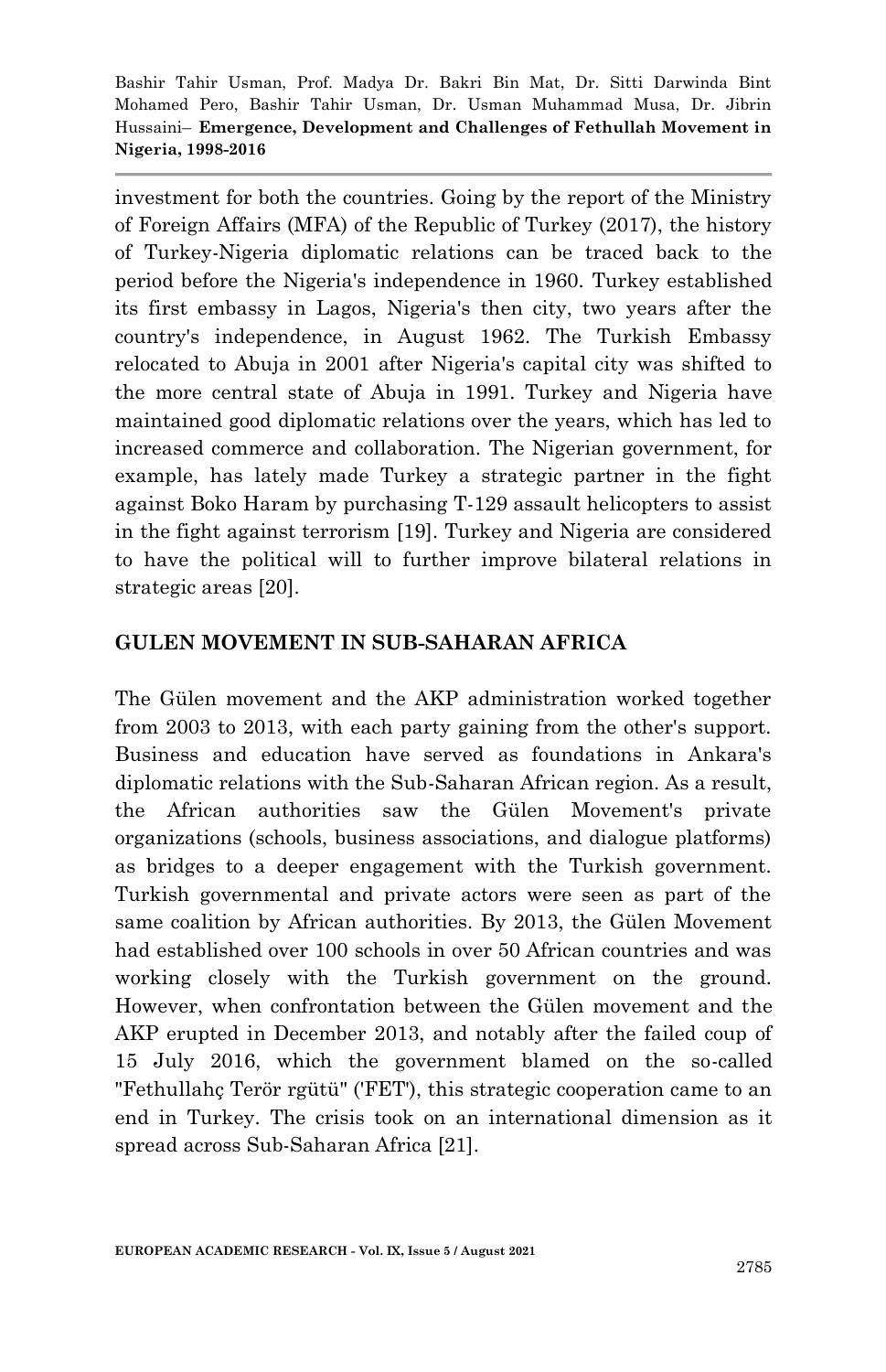#### **IMPACT OF FETHULLAH GULEN'S MOVEMENT ON INTERNATIONAL RELATIONS BETWEEN NIGERIA AND TURKEY**

Nigerian Turkish International Colleges (NTIC) now operates 17 colleges scattered across the country and in the Federal Capital Territory (FCT) [22]. Over the years, the school has been acknowledged for its accomplishments on both a national and international level. It has grown to include over 1000 experienced and certified academic and non-academic professionals from both local and foreign backgrounds who provide qualitative education to over 4000 students representing 30 diverse nationalities across six states in Nigeria [23]. Nile University of Nigeria (NILE) was founded eleven years after the NTICs were formed. Similarly, since its inception, the university has experienced enormous expansion. NILE launched with 93 students and three faculties (Arts & Social Sciences, Engineering, and Natural & Applied Sciences) now boasts around 4000 undergraduate and postgraduate students, 34 undergraduate programs spread across six faculty, and 47 postgraduate programs spread across five faculties [24]. These institutions are run as "nonprofit corporations or trusts," with all revenues going back to the students in the form of educational investments (new teaching materials and resources such as books, computers, software; and facilities such as labs, gyms, hostels, residence halls, etc.) [25].

The relationship between Turkey and African countries has taken a drastic shift, owing to an increase in Turkish investment connected with the period of economic expansion from 2009 to 2016. Turkey had an annual GDP growth rate of 7.17 percent until the failed coup in 2016, which caused the country's GDP growth rate to dip to 2.9 percent [26]. Many Turkish businesses operate in Nigeria, primarily in the construction, industrial production and energy sectors. It is therefore a fact that Gulen. The Gulen name and its affiliated groups has a "camouflage" characteristic its inception in the 1970s. This uncertain identification stems from the movement's informality and secretive culture, which has taken on various shapes over time. The movement has been known to operate in fifty-four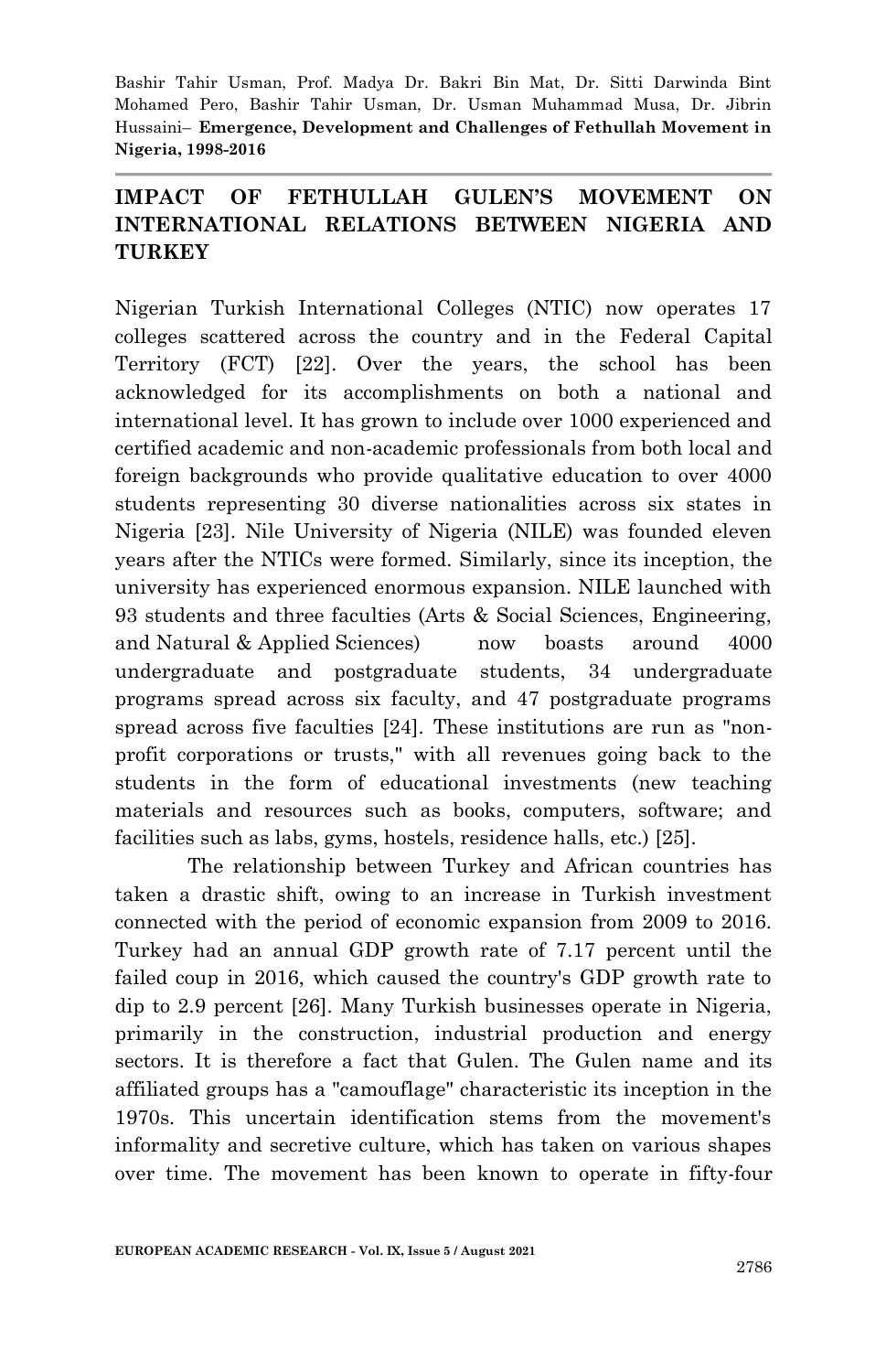African countries since its first engagement in 1994 and has become the backbone of Turkish public diplomacy on the continent [27].

Nevertheless, a huge stumbling block between Turkey and Nigeria occurred as a result of Turkey's attempted coup. Nigeria had been asked by Turkey's struggling government to de-recognize Turkish educational institutions created by the Gulen movement. Nigeria, like many other African countries, has long had Gulen movement investments. These investments have increased the economy's worth and helped to create jobs. As a result, this is critical for Nigeria and its population. However, at the height of the coup attempt, Turkey pressed Nigeria to close Gulen schools and other investments, as well as to remove the word "Turkey" from any Gulenrelated materials [28].

## **THE IMPLICATIONS OF THE JULY 15 FAILED COUP ATTEMPT ON DIPLOMATIC TRIANGLE**

As seen, the Gülenist movement played a crucial role in the formulation and implementation of Turkey's opening to Africa between 2005 and 2014. The schism between Recep Tayyip Erdoan's government and the Gülen movement, on the other hand, sparked conflict within Turkish institutions, with ramifications far beyond the country's boundaries. Since 2014, the Turkish government has pursued a policy of pressing and, if feasible, shutting down the movement's domestic and international organizations. At the same time, Turkey has changed its multi-stakeholder strategy by establishing its own para-public entities that can work with other private parties. The Turkish authorities designated the Gülen movement's Network and activities as a terrorist organization, naming it the Fetullah Gülen Terrorist Organization (FETO), just weeks before the failed coup attempt by the movement's affiliates. As a result of the July 15 coup, Ankara has forced to expand its involvement in the conflict overseas, countering Gülenist propaganda and recruitment efforts. Turkey has been pressuring African leaders to shut down any activities associated to the movement, particularly revenue-generating groups, in order to achieve this goal [29].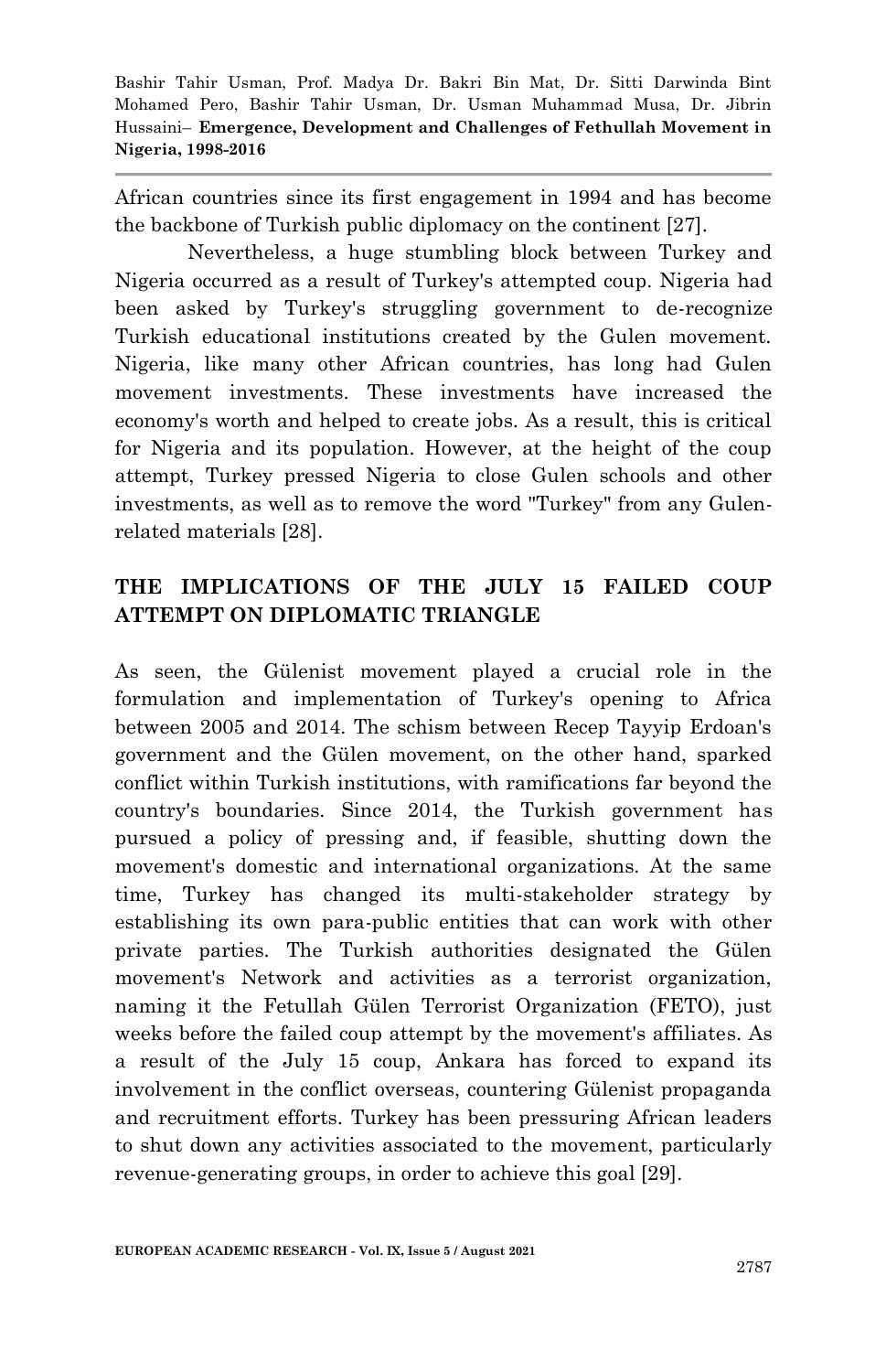#### **Closure of Gulen Schools in Nigeria – An Implication of the Coup Attempt**

The Turkish government approached the Nigerain government in 2016, requesting that all Gulen schools be closed due to their ties to the Gulen Movement, which Turkey has labeled a terrorist group. The Nigerian response to this call was a barrage of protests. Despite the appeal, 17 Gulen-affiliated schools and one university remained operational, however their names had to be changed to remove any references to Turkey [30]. This bitter relationship between the Turkish government and the Hizmet Movement caused negative effects on its schools and students in Nigeria. In addition, the Turkish government also deported Nigerian students attending the HM schools and HM linked university in Turkey.

Nigerian society and governments have increasingly granted Gulen-inspired schools legitimacy, support, and respect. Permissive political climates allowed schools to demonstrate their academic excellence in the eyes of Nigerians at first. The achievement of pupils from the schools on a national and worldwide level gave the schools and the movement positive credibility. When the Turkish government began a negative campaign against the HM schools, their credibility and reputation helped them avoid being closed down by Nigeria.

## **GULEN MOVEMENT AND TURKEY FOREIGN POLICY – SUCCESS AND FAILURE**

Over the years, a great number of people have been closely following Turkish foreign policy. Academics have attempted to encapsulate the shifts and conceptualizations that have resulted in the new front of Turkish foreign policy [31]. However, the attempted coup de tat in Turkey revealed a big negative or policy failure between Turkey and Nigeria. Nigeria had been asked by Turkey's embattled government to de-recognize Turkish educational institutions created by the Gulen movement. Nigeria, like many African countries, has had long-term involvement in the Gulen movement. These investments have increased the economy's value and produced jobs, which is beneficial to Nigeria and its citizens. Turkey, on the other hand, put pressure on Nigeria to close Gulen schools and other investments, or to remove the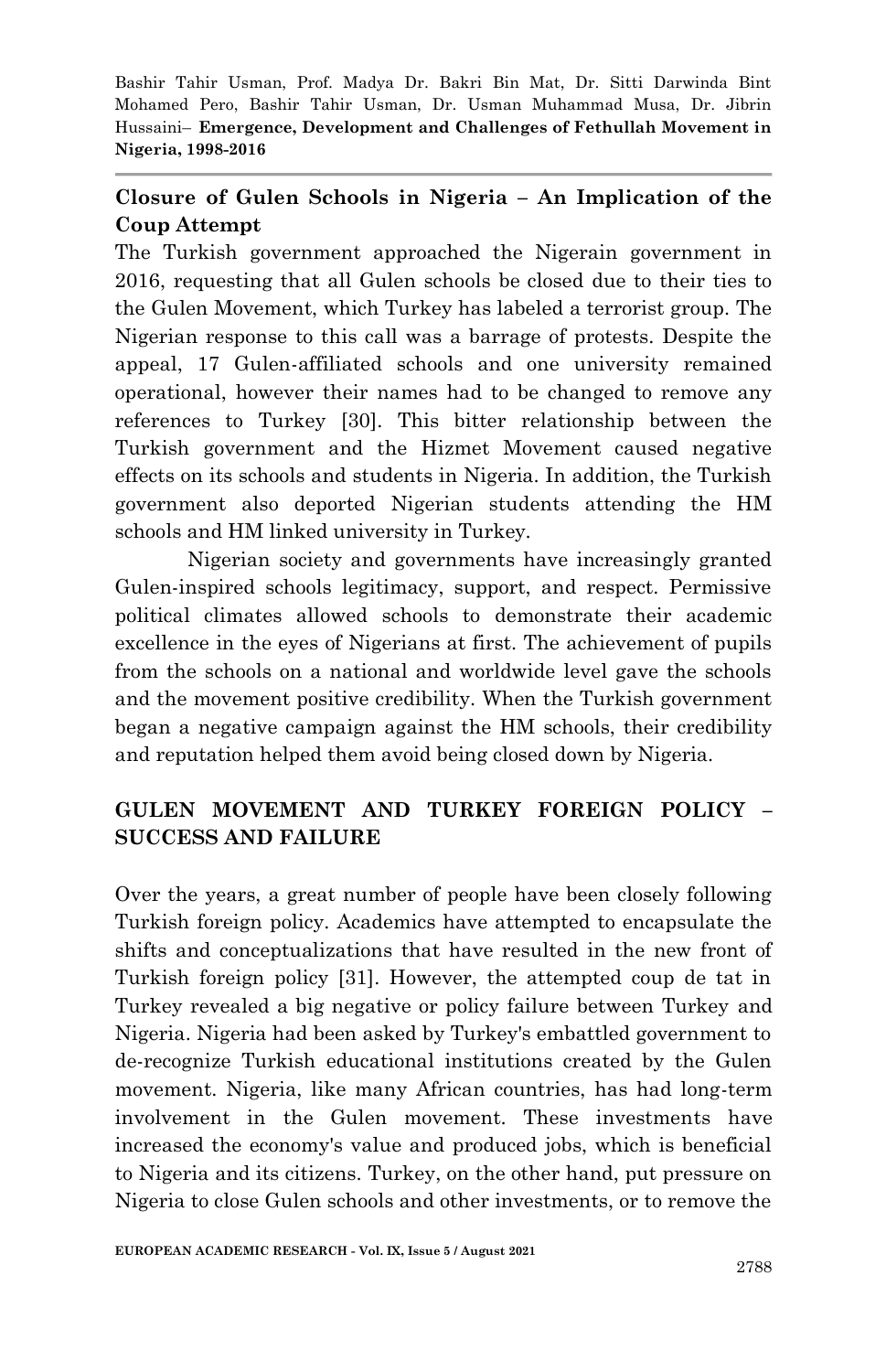word "Turkey" from all things related to the movement, right before the coup. Since then, the two countries' romance has reached a low point. It got increasingly difficult for the two to resolve their disagreements at some point. A number of Nigerians linked to the movement were deported by Turkey. As a result, there was a diplomatic spat. The action of Turkey was interpreted by Nigerian authorities as a sign of trust and a payback for what happened during the management of Gulen movement investments in Nigeria. Prior to the coup d'état, Turkey enjoyed a clean connection with black Africa for many years. This, on the other hand, could be linked to the region's ties to the Ottoman Empire. For many Sub-Saharan Africans, the Ottoman Empire is still seen as the center. Turkey's image throughout Africa and abroad has been affected by the United States' classification of Turkey as a secular Muslim country. Turkey has been a role model for Nigeria and other African countries as a result of this [32].

Furthermore, both countries' partnerships have been credited with achievements in the fight against terrorism. Nigeria has made Turkey a vital partner in the fight against Boko Haram since the beginning of the insurgency. The T-129 attack helicopters were purchased by Nigeria to aid in the fight against terrorism. Nigeria has been a long-time purchaser of Turkish arms. Nigeria has purchased weaponry that have aided in the fight against internal conflicts and revolutions. One of the many critical weapons Nigeria has purchased from Turkey is Otokar's Cobra armoured personnel carriers. Turkey and Nigeria have become closer as a result of their strategic antiterrorism alliance. This is one of several reasons that have influenced the current status of relations between Turkey and Nigeria. Turkey has gradually gained a foothold in the market and service economy. China, India, and Norway are its competitors. Turkey has been able to stay ahead of its competitors thanks to the federal system's framework. Because Turkey is portrayed as a Muslim country, this is the case. Nigeria's 36 states sign memorandums of understanding, agreements, and collaborations on their own. Nigeria is home to over 18 Muslim-majority states. Because Turkey is a Muslim country, these countries believe it is safer to deal with it. However, because Nigeria is a secular country including Muslims, Christians, and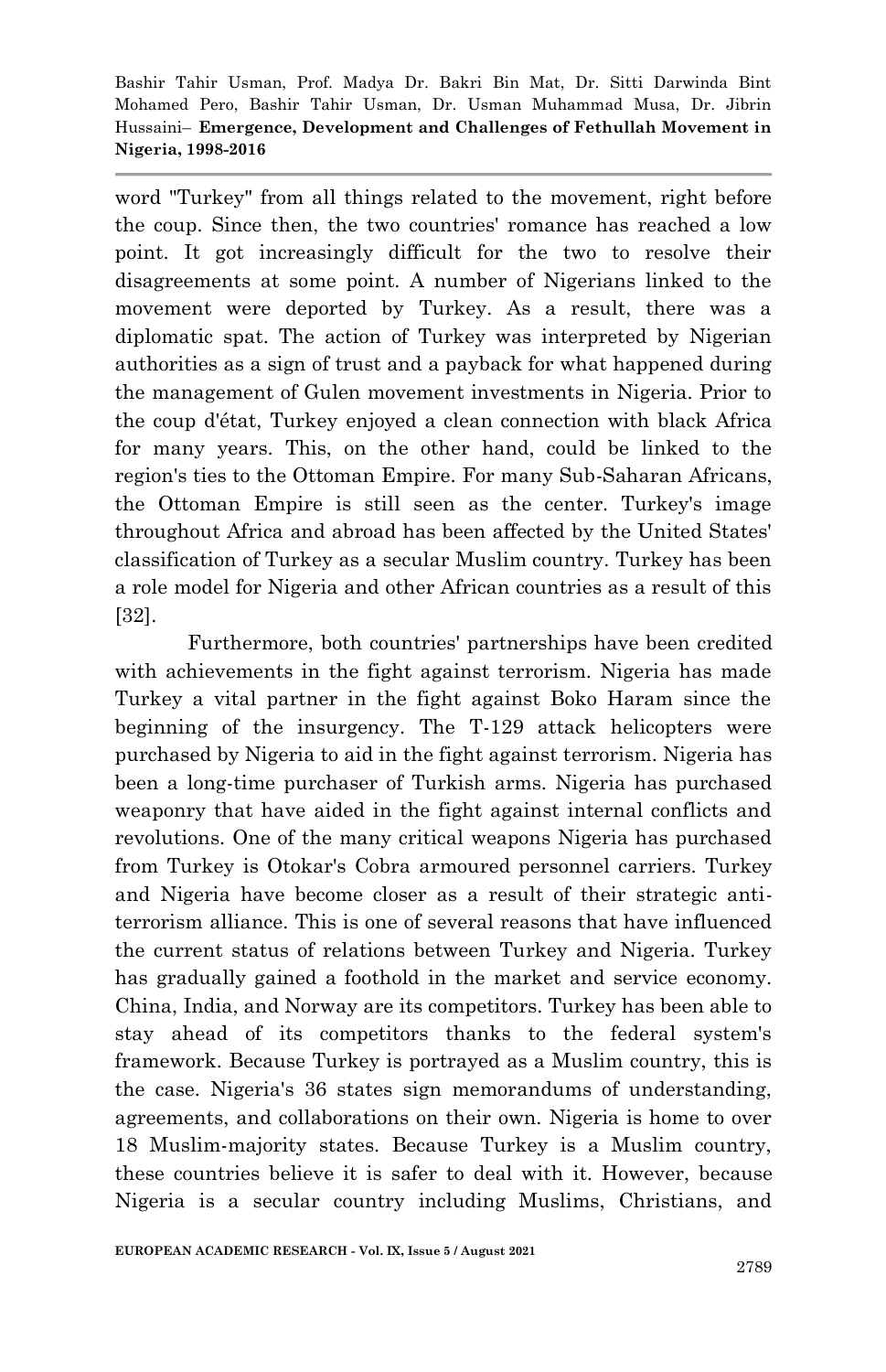traditional worshipers, this is an unofficial formula. Given the two countries' shared history, Turkey's takeover of China is all the more likely.

The Turkish policy has had no difficulty in penetrating the Nigerian market, particularly the military industry. The continuation of Turkey-Nigeria relations suggests, first and foremost, a mutually advantageous relationship that underpins foreign policy success. The many bilateral relations that both countries have had point to policymaking, decision-making, and political successes. Furthermore, the expansion of commerce between the two countries implies that the outcomes of both countries' economic negotiations have continued to fulfil expectations.

#### **CONCLUSION**

The relationship between Turkey and Nigeria in terms of foreign policy was examined in this paper. It indicated that both countries' relations had improved over time, culminating in foreign policy accomplishments. Both countries have had informal and official interactions that have aided in the initial strengthening of the relationship's goals. The public diplomacy of the Gülen movement in Africa was conducted using a multi-track method. It swiftly became Turkey's most active and representative non-state player, notably in the field of public diplomacy, due to its significant presence in the state machinery and the experience it gained on the African continent.

However, the review discovered that, like most foreign policies, Turkey-Nigeria ties have not been without policy mistakes. That is, not being able to gain acceptance in the policy-making, decision-making, and political processes. The Turkish government's failed attempt to stifle its perceived enemy, the Gulen movement, via investments in Nigeria exemplified this. Its execution would deprive Nigeria and its population of the benefits of investments that the Turkish government wanted to stop. As a result, Turkey-Nigeria relations, like any other, are primarily based on mutual benefits for both parties. To avoid a total breakdown of bilateral relations, it is recommended that foreign policy be shielded from political vendetta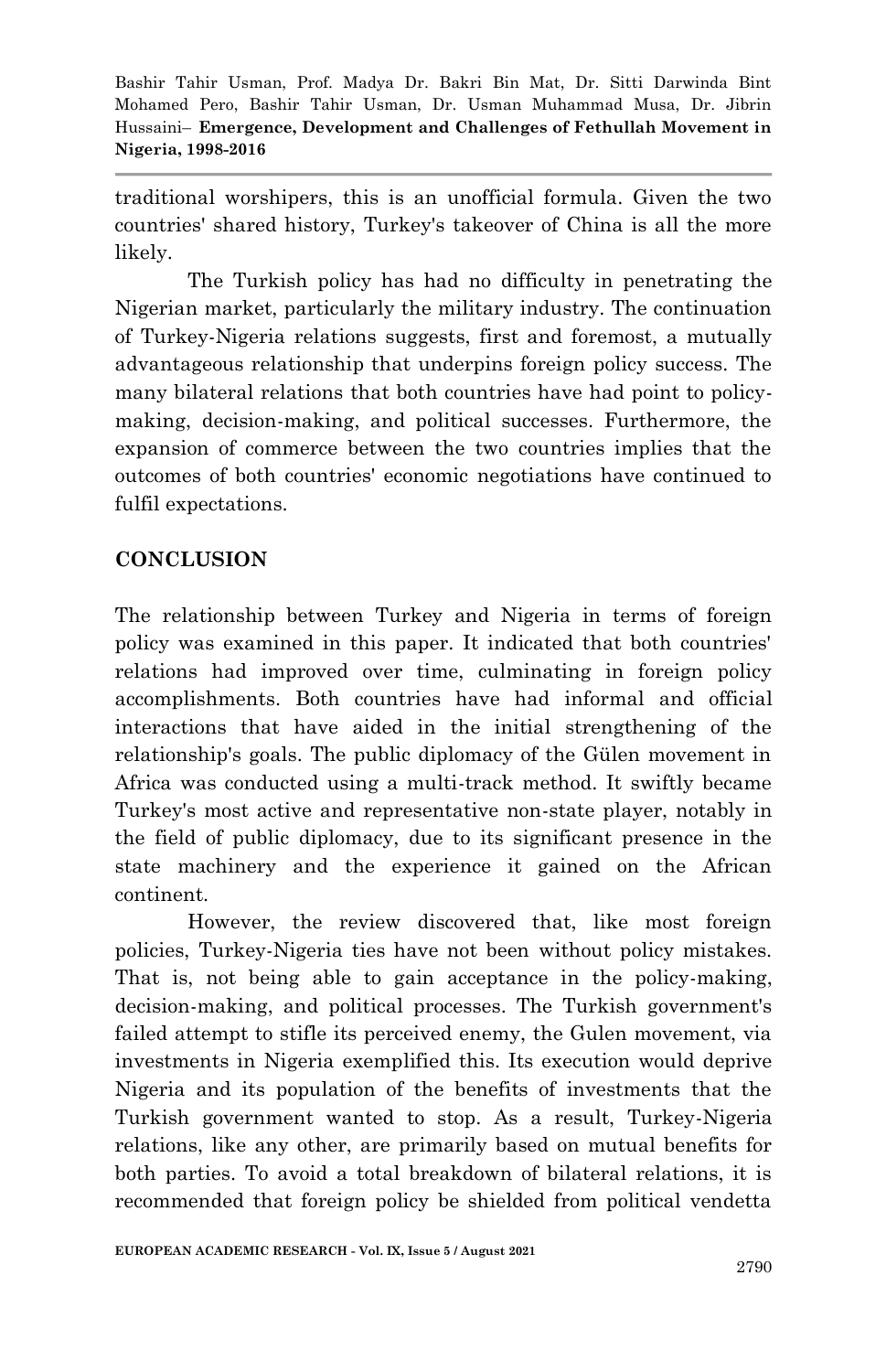and that participating nations clamp down on acts. It is also suggested that Turkish companies in Nigeria engage in more corporate social responsibility projects.

It is vital to analyse the Gulen movement's triumphs and shortcomings from the perspective of global governance and as a worldwide social movement, and to determine whether it can serve as a model for future comparable social movement organizations. Based on the results shown above, movements that share the same ideas, beliefs, goals, values, methods, actions, and initiatives as the HM would have a substantial impact on global governance and the social order.

#### **REFERENCES**

[1]W. Khan, H.U. Khan, "The Gulen Movement: The Blending of Religion and Rationality‖. *Journal of Research in Social Sciences,* Jan 2018.

[2]S.T. Fitzgerald, "Conceptualizing and understanding the Gülen movement". *Sociology Compass*. Available: [https://doi.org/10.1111/soc4.12461,](https://doi.org/10.1111/soc4.12461) 2017.

[3]H. Taş. (2018). A history of Turkey's AKP-Gülen conflict. Mediterranean Politics. Available[: https://doi.org/10.1080/13629395.2017.1328766](https://doi.org/10.1080/13629395.2017.1328766)

[4]A, Aydintasbas, The Good, the Bad, and the Gülenists: the Role of the Gülen Movement in Turkey's Coup Attempt. European Council on Foreign Relations, 2016. [5]R.O, Freedman, Turkey's Tarnish. *Baltimore Jewish Times, 2010*.

[6]S, Dreher. What is the Hizmet Movement? Contending Approaches to the Analysis of Religious Activists In World Politics. Sociology of Islam, 2014. Available: https://doi.org/10.1163/22131418-00104008

[7]B, Arslan, "Pious science: The Gulen community and the making of a conservative modernity in Turkey", 2010.

[8]I.B, Gözaydin The Fethullah Gülen movement and politics in Turkey: A chance for democratization or a Trojan horse? *Democratization,* 2009. Available: <https://doi.org/10.1080/13510340903271837>

[9]S, Robinson. "Islam, Responsibility and Business in the Thought of Fethullah Gülen". *Journal of Business Ethics, 2015.* Available[: https://doi.org/10.1007/s10551-014-2101-3.](https://doi.org/10.1007/s10551-014-2101-3) 

[10]S.T. Fitzgerald, "Conceptualizing and understanding the Gülen movement". *Sociology Compass*. Available: [https://doi.org/10.1111/soc4.12461,](https://doi.org/10.1111/soc4.12461) 2017.

[11]B, Balci, "Situating the Gülen movement in France and in Europe". Politics, Religion, and Ideology, 2018. Available:<https://doi.org/10.1080/21567689.2018.1453262>

[12]A.T Ayaz, The Role of International Non-governmental Organizations (NGO) in preserving international peace and security. International Academic Journal of Social Sciences, 2019. Available: https://doi.org/10.9756/iajss/v6i1/1910006

[13]M.O, Webb, Hizmet, religious knowledge, and scientific education. *Revista Brasileira de Ciencias Sociais,* 2016. Available: [https://doi.org/10.17666/31909-16/2016.](https://doi.org/10.17666/31909-16/2016)

**EUROPEAN ACADEMIC RESEARCH - Vol. IX, Issue 5 / August 2021**